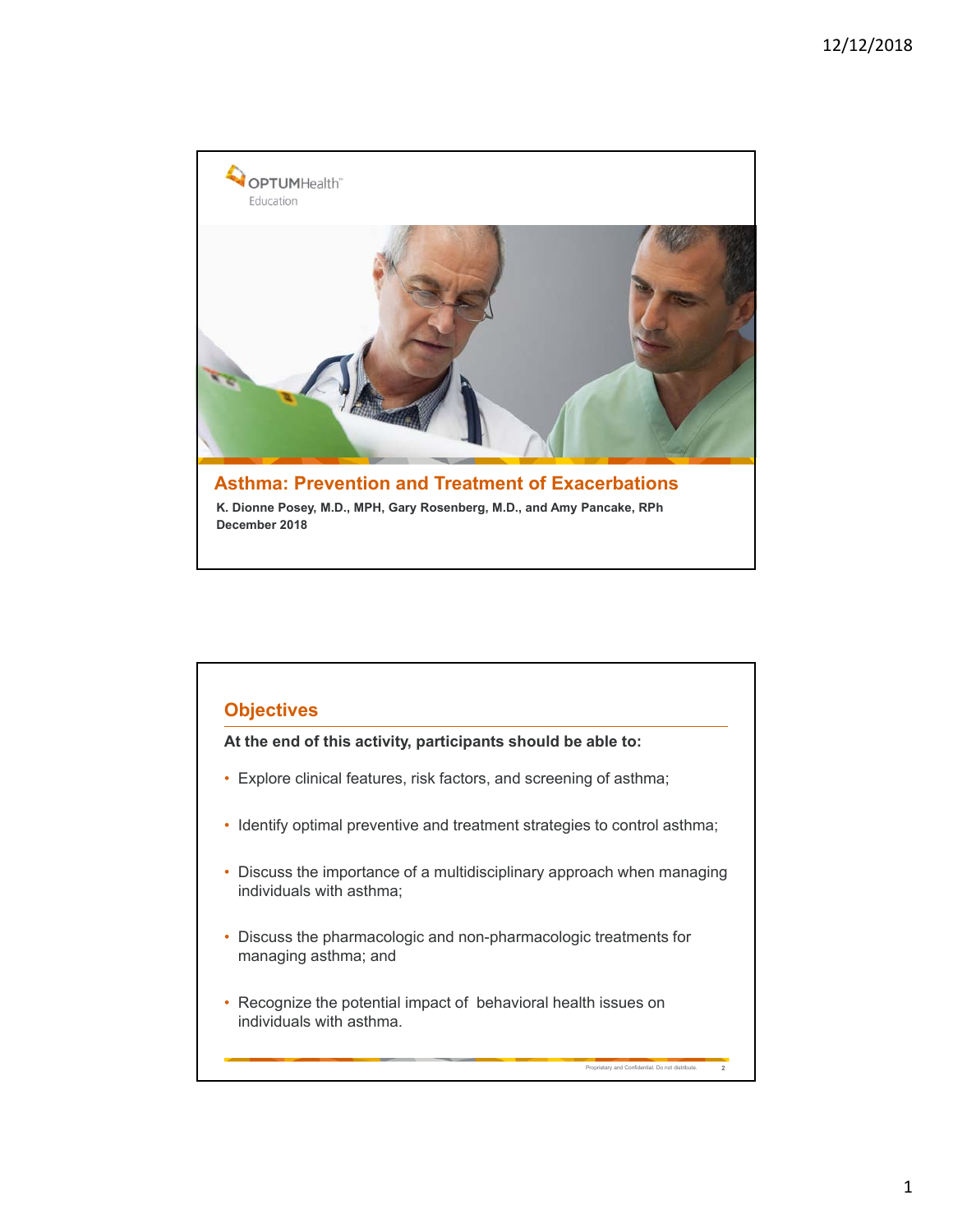

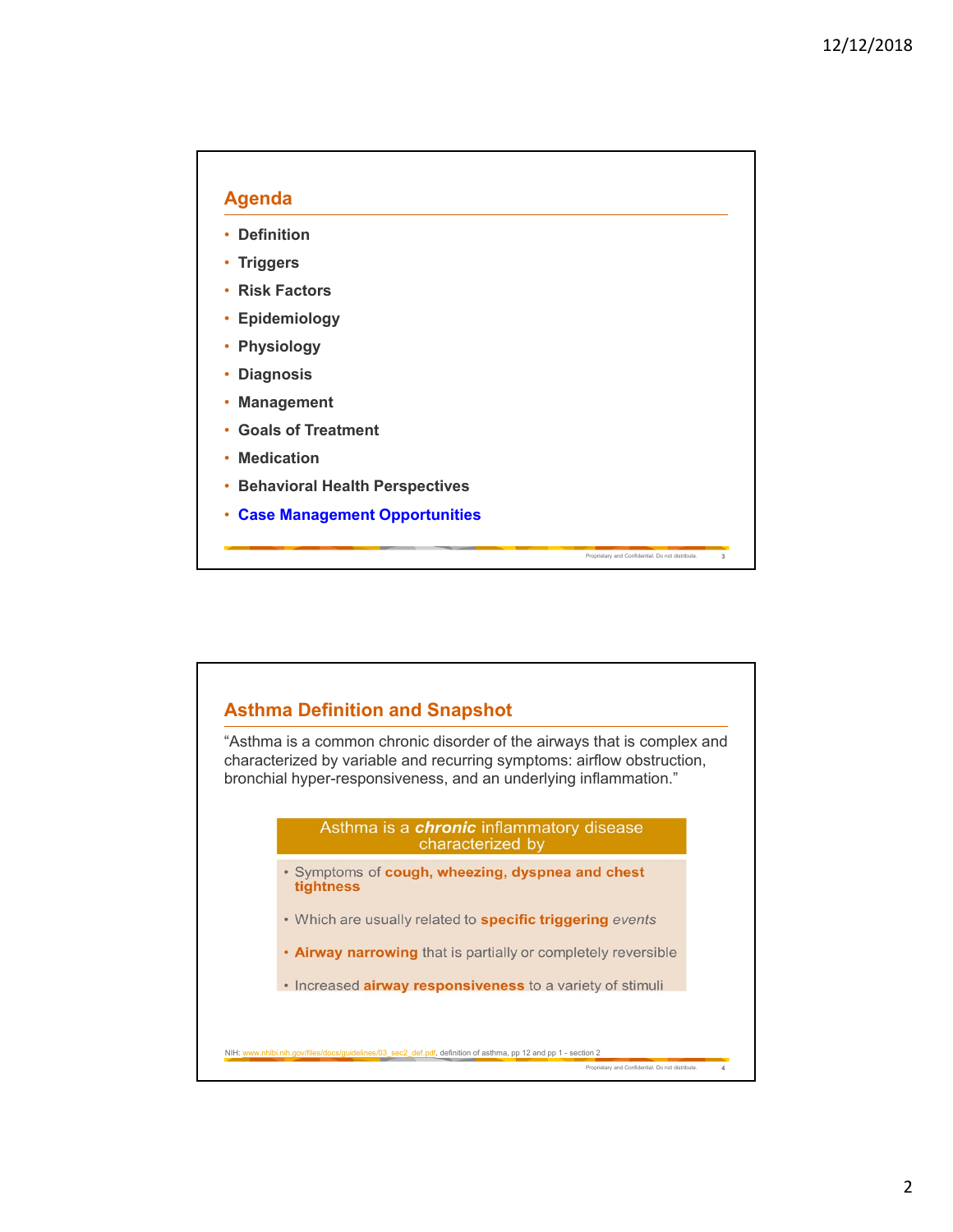### **Asthma - Triggers**

Triggers  $\rightarrow$  are any substance or condition that causes inflammation in the airways and then potentially leads to asthma symptoms

- Physical Activities
- Weather High humidity and extremes in hot/cold temperatures
- Infection Upper respiratory tract infections, influenza, pneumonia
- Allergen Pollen, mold, dust, pet dander or cockroaches
- Environmental factors Such as air pollution or toxins, smoke, perfumes and aerosol/sprays
- Medications Beta Blockers, Aspirins, NSAIDS, and ACE Inhibitors
- Emotional stress, depression and anxiety
- Comorbidities Rhinosinusitis, gastroesophageal reflux, obesity, obstructive sleep apnea

Proprietary and Confidential. Do not distribute. **5**

UpToDate: www.uptodate.com/contents/trigger-control-to-enhance-asthma-management?search=Asthma%20 Triggers&source=search\_ UpToDate: v<br>result&select

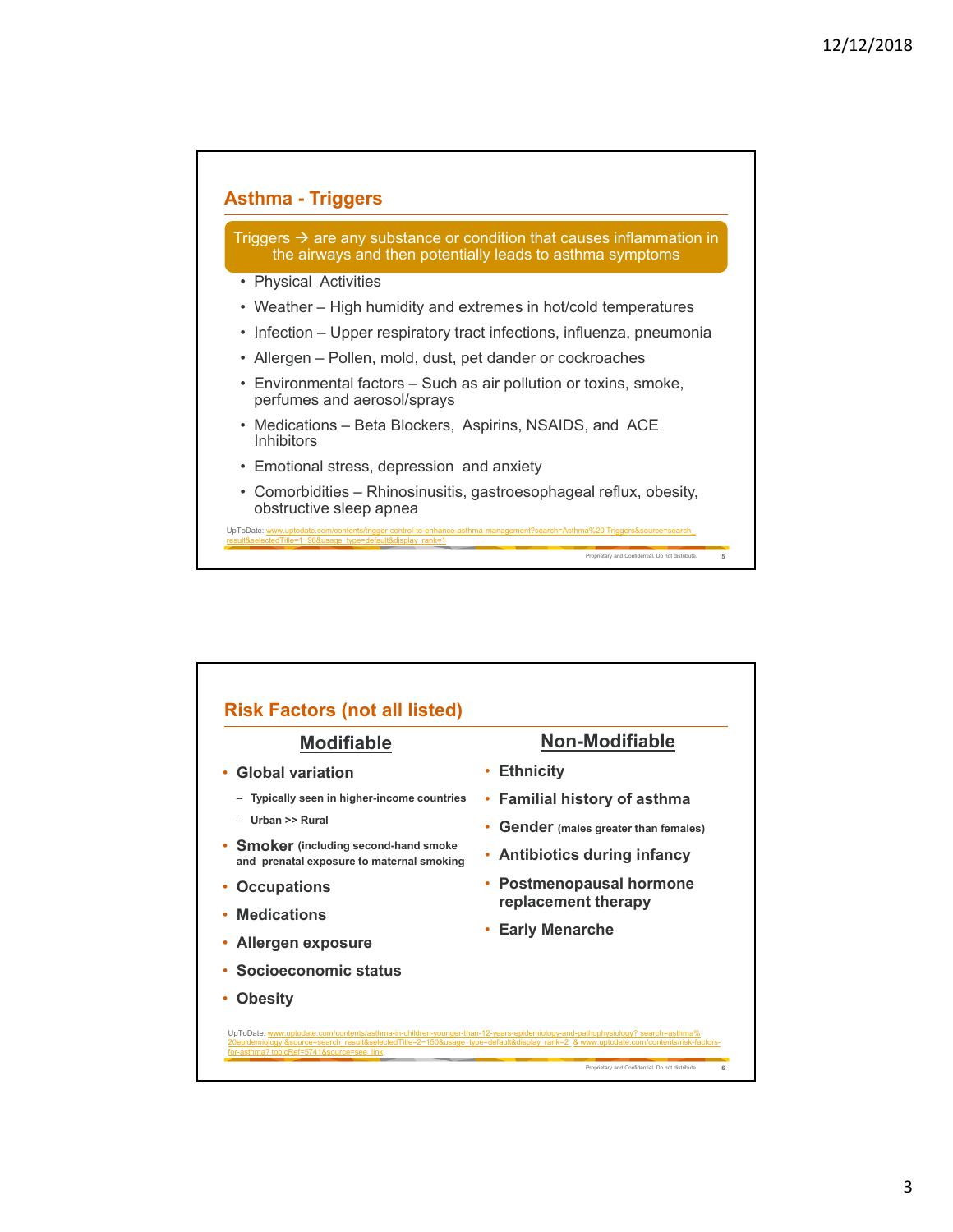

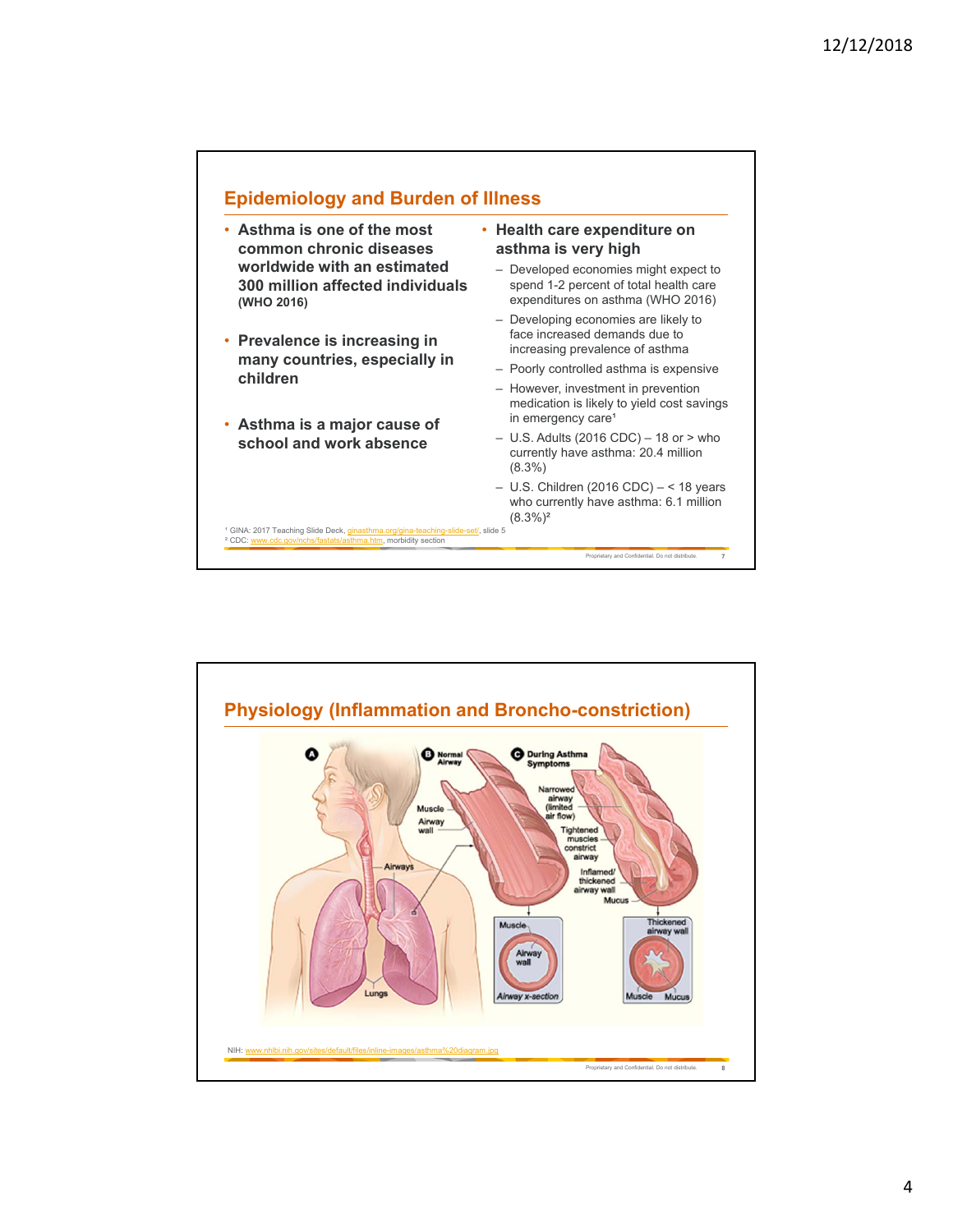

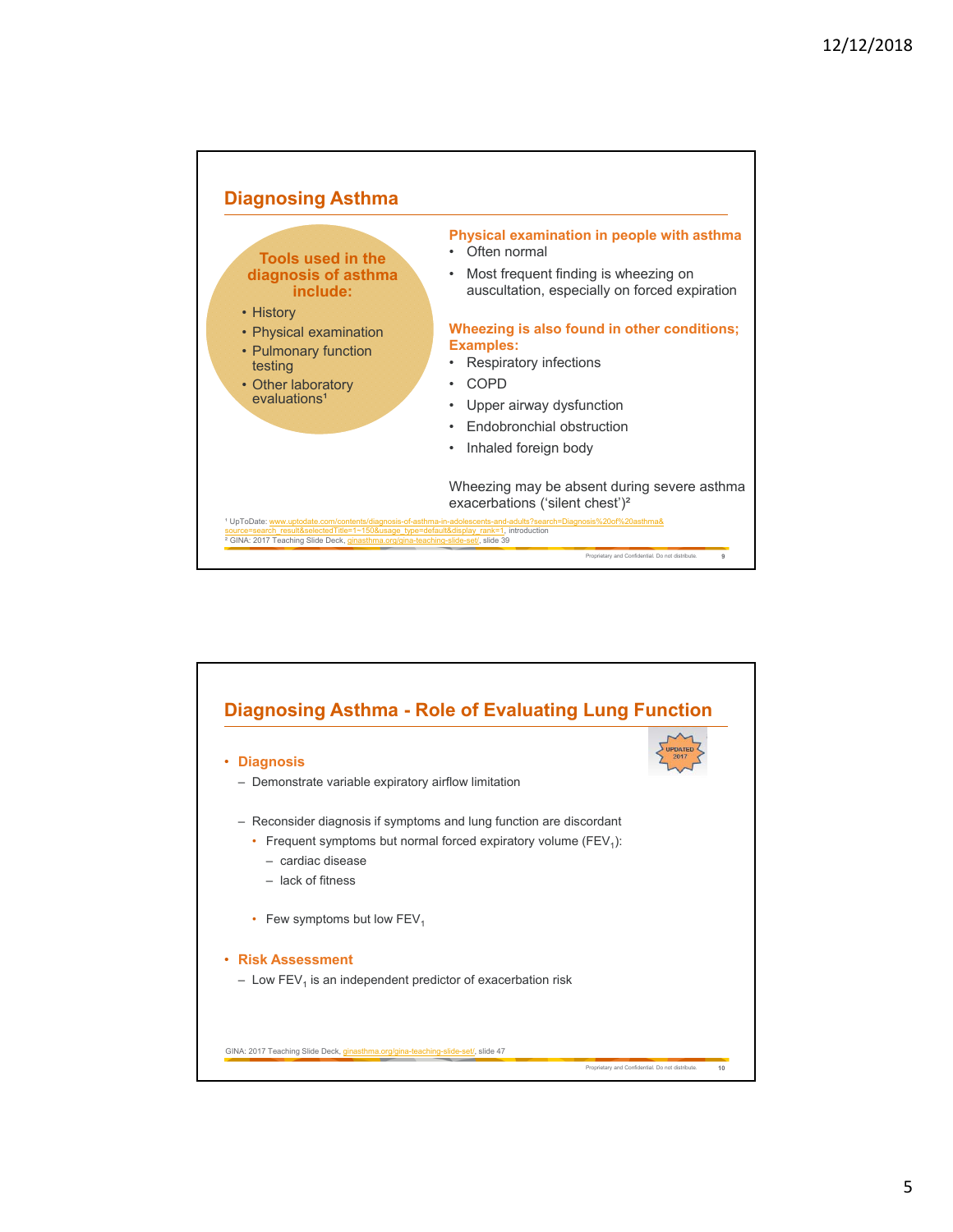

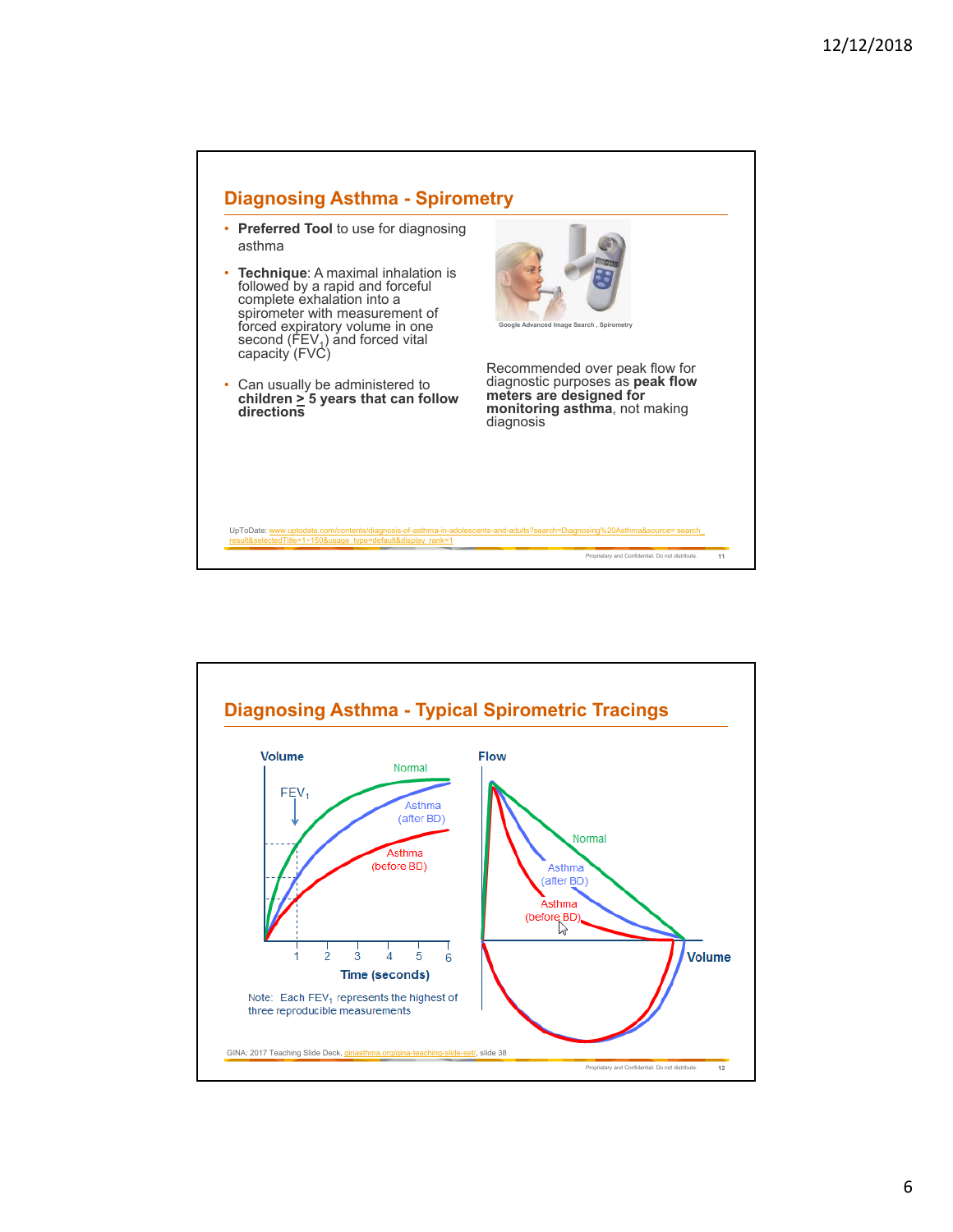

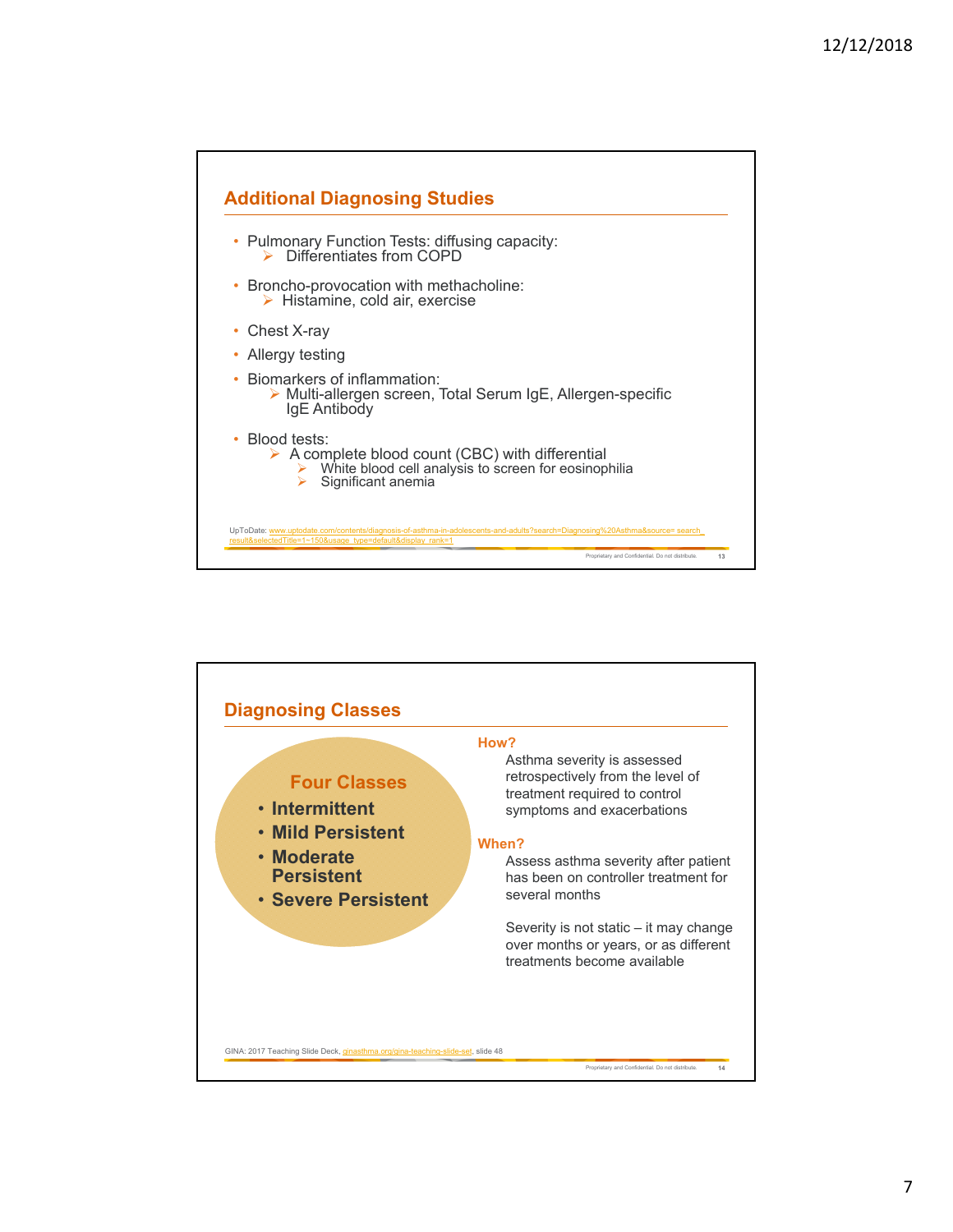

| <b>Components of</b>                              |                                                     | <b>Classification of Asthma Severity</b>                                                                                                |                                                                                                            |                                                                                              |                                                                                                                                        |  |  |
|---------------------------------------------------|-----------------------------------------------------|-----------------------------------------------------------------------------------------------------------------------------------------|------------------------------------------------------------------------------------------------------------|----------------------------------------------------------------------------------------------|----------------------------------------------------------------------------------------------------------------------------------------|--|--|
| <b>Severity</b>                                   |                                                     | (Youths > 12 years of age and adults)                                                                                                   |                                                                                                            |                                                                                              |                                                                                                                                        |  |  |
|                                                   |                                                     | <b>Intermittent</b>                                                                                                                     | <b>Persistent</b>                                                                                          |                                                                                              |                                                                                                                                        |  |  |
|                                                   |                                                     |                                                                                                                                         | <b>Mild</b>                                                                                                | <b>Moderate</b>                                                                              | <b>Severe</b>                                                                                                                          |  |  |
| <b>Impairment</b>                                 | <b>Symptoms</b>                                     | < 2 days/week                                                                                                                           | > 2 days/week but not<br>daily                                                                             | <b>Daily</b>                                                                                 | <b>Throughout the day</b>                                                                                                              |  |  |
|                                                   | <b>Nighttime</b><br>awakenings                      | $<$ 2 $x$ /month                                                                                                                        | $3-4x/m$ onth                                                                                              | > 1x/week but not nightly                                                                    | Often 7x/week                                                                                                                          |  |  |
|                                                   | <b>SABA use for</b><br>symptom control<br>(not EIB) | <2 days/week                                                                                                                            | > 2 days/week but not<br>daily                                                                             | <b>Daily</b>                                                                                 | Several times per day                                                                                                                  |  |  |
|                                                   | <b>Interference with</b><br>normal activity         | <b>None</b>                                                                                                                             | <b>Minor limitation</b>                                                                                    | <b>Some limitation</b>                                                                       | <b>Extremely limited</b>                                                                                                               |  |  |
|                                                   | <b>Lung Function</b>                                | . Normal FFV1 between<br>exacerbations<br>$\cdot$ FEV1 > 80% predicted<br>• FFV1/FVC normal                                             | $\cdot$ FEV1 $>80\%$ predicted<br>• FEV1/FVC normal                                                        | $\cdot$ FEV1 > 60% predicted<br>but $< 80\%$ predicted<br>• FEV1/FVC reduced 5%<br>predicted | $\cdot$ FEV1 < 60% predicted<br>· FEV1/FVC > reduced 5% predicted                                                                      |  |  |
| <b>Risk</b>                                       | <b>Exacerbations</b><br><b>requiring</b>            | > 2 exacerbations in the past12 months requiring oral steroids are considered the same as<br>0-1 year exacerbation<br>persistent asthma |                                                                                                            |                                                                                              |                                                                                                                                        |  |  |
|                                                   | <b>systemic</b><br>corticosteroids                  |                                                                                                                                         | Consider severity and interval since last exacerbation.<br>Frequency and severity may fluctuate over time. |                                                                                              |                                                                                                                                        |  |  |
|                                                   |                                                     | Relative annual risk of exacerbation may be related to FEV1                                                                             |                                                                                                            |                                                                                              |                                                                                                                                        |  |  |
| spirometry.<br><b>FEV = Forced Vital Capacity</b> |                                                     | <b>FEV1 = Forced Expiratory Volume in 1 second</b>                                                                                      |                                                                                                            |                                                                                              | Level of severity is determined by impairment and risk. Assess impairment by patients/caregiver's recall of the previous 2-4 weeks and |  |  |
| <b>Lowest level of treatment</b>                  |                                                     | <b>Intermittent</b>                                                                                                                     |                                                                                                            | <b>Persistent</b>                                                                            |                                                                                                                                        |  |  |
| required to maintain control                      |                                                     |                                                                                                                                         | <b>Mild</b>                                                                                                | <b>Moderate</b>                                                                              | <b>Severe</b>                                                                                                                          |  |  |
|                                                   |                                                     | Step 1                                                                                                                                  | Step <sub>2</sub>                                                                                          | Step 3 or 4                                                                                  | Step 5 or 6                                                                                                                            |  |  |
|                                                   |                                                     | NIH: www.nhlbi.nih.gov/files/docs/guidelines/asthsumm.pdf, pp 55 of 74, figure 14                                                       |                                                                                                            |                                                                                              |                                                                                                                                        |  |  |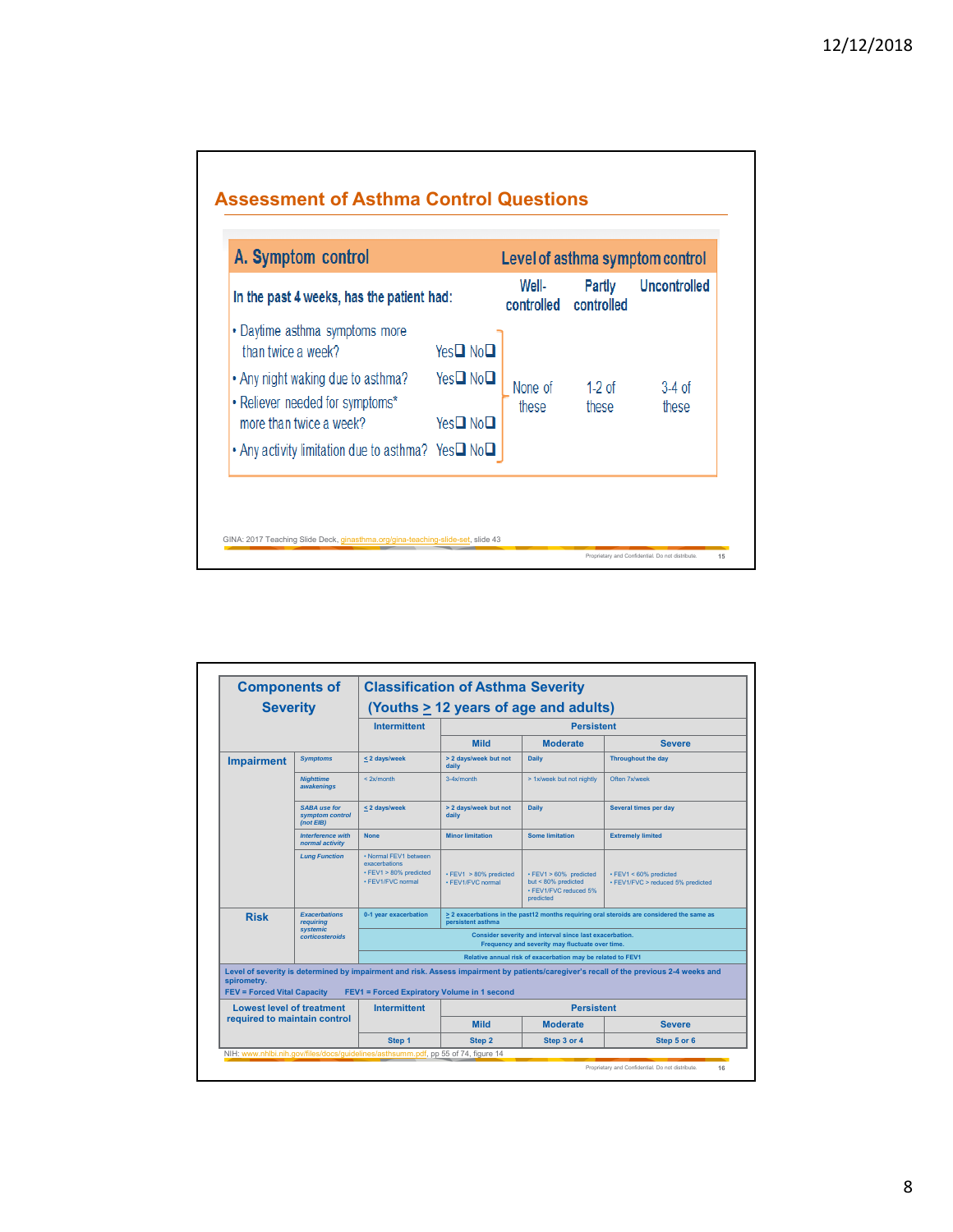|                                                                                              |                                                                                                        | Classification of asthma severity ( $\geq$ 12 years of age)                                                        |                                                                               |                                                                                          |                                                                                               |  |  |
|----------------------------------------------------------------------------------------------|--------------------------------------------------------------------------------------------------------|--------------------------------------------------------------------------------------------------------------------|-------------------------------------------------------------------------------|------------------------------------------------------------------------------------------|-----------------------------------------------------------------------------------------------|--|--|
| <b>Components of severity</b>                                                                |                                                                                                        | <b>Intermittent</b>                                                                                                | <b>Persistent</b>                                                             |                                                                                          |                                                                                               |  |  |
|                                                                                              |                                                                                                        |                                                                                                                    | Mild                                                                          | <b>Moderate</b>                                                                          | <b>Severe</b>                                                                                 |  |  |
| Impairment<br><b>Normal</b><br>FEV,/FVC:<br>8 to 19 years                                    | Symptoms                                                                                               | ≤2 days/week                                                                                                       | >2 days/week<br>but not daily                                                 | Daily                                                                                    | Throughout the<br>dav                                                                         |  |  |
|                                                                                              | Nighttime<br>awakenings                                                                                | $\leq$ 2x/month                                                                                                    | 3 to 4x/month                                                                 | >1x/week but<br>not nightly                                                              | Often 7x/week                                                                                 |  |  |
| 85 percent<br>20 to 39 years<br>80 percent<br>40 to 59 years<br>75 percent<br>60 to 80 years | Short-acting<br>beta <sub>2</sub> -agonist<br>use for<br>symptom control<br>(not prevention<br>of EIB) | ≤2 days/week                                                                                                       | >2 days/week<br>but not daily.<br>and not more<br>than 1x on any<br>day       | <b>Daily</b>                                                                             | <b>Several times</b><br>per day                                                               |  |  |
| 70 percent                                                                                   | Interference<br>with normal<br>activity                                                                | None                                                                                                               | <b>Minor limitation</b>                                                       | Some limitation                                                                          | <b>Extremely</b><br>limited                                                                   |  |  |
|                                                                                              | Lung function                                                                                          | • Normal FEV,<br>between<br>exacerbations<br>• $FEV_1 > 80$<br>percent<br>predicted<br>$\cdot$ FEV, /FVC<br>normal | $\cdot$ FEV, $\geq 80$<br>percent<br>predicted<br>$\cdot$ FEV, /FVC<br>normal | $\cdot$ FEV, $>60$ but<br><80 percent<br>predicted<br>• FEV,/FVC<br>reduced 5<br>percent | $\cdot$ FEV <sub>1</sub> <60<br>percent<br>predicted<br>• FEV, /FVC<br>reduced > 5<br>percent |  |  |

| <b>Components of Control</b>        |                                               | <b>Classification of Asthma Control</b><br>(Youths $> 12$ yrs of age) |                                      |                                         |  |
|-------------------------------------|-----------------------------------------------|-----------------------------------------------------------------------|--------------------------------------|-----------------------------------------|--|
|                                     |                                               | <b>Well-controlled</b>                                                | <b>Not Well-</b><br>controlled       | <b>Very Poorly</b><br><b>Controlled</b> |  |
|                                     | <b>Symptoms</b>                               | < 2 days/week                                                         | > 2 days/week                        | <b>Throughout the</b><br>dav            |  |
|                                     | <b>Nighttime</b><br>awakening                 | $<$ 2x/month                                                          | 1-3x/week                            | > 4x/week                               |  |
| Impairment                          | <b>Interference with</b><br>normal activities | <b>None</b>                                                           | Some Limitation                      | <b>Extremely Limited</b>                |  |
|                                     | SABA use                                      | < 2 days/week                                                         | > 2 days/week                        | <b>Several times per</b><br>day         |  |
|                                     | FEV1 or Peak<br><b>Flow</b>                   | $> 80\%$<br>predicted/personal<br>hest                                | 60-80%<br>predicted/personal<br>best | $< 60\%$<br>predicted/personal<br>best  |  |
|                                     |                                               |                                                                       |                                      |                                         |  |
| <b>Exacerbations</b><br><b>Risk</b> |                                               | $0-1$ / year                                                          |                                      | $> 2$ /year                             |  |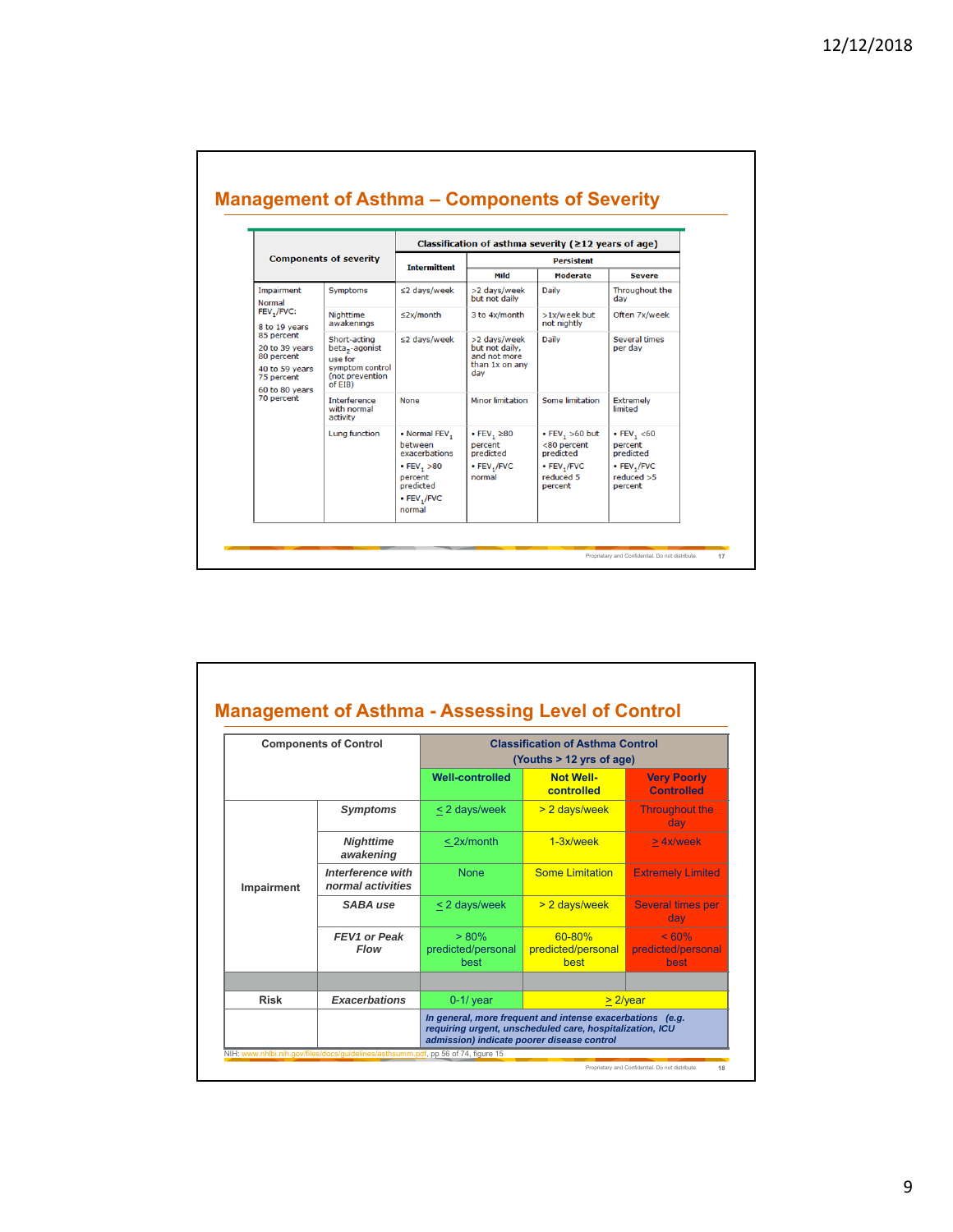

| For:                                                                                                                       | Doctor:                                              |                                                                                                                                                                                                       | Date:                                                                                                                                                               |  |
|----------------------------------------------------------------------------------------------------------------------------|------------------------------------------------------|-------------------------------------------------------------------------------------------------------------------------------------------------------------------------------------------------------|---------------------------------------------------------------------------------------------------------------------------------------------------------------------|--|
| Doctor's Phone Number                                                                                                      |                                                      | Hospital/Emergency Department Phone Number                                                                                                                                                            |                                                                                                                                                                     |  |
| <b>Doing Well</b><br>No cough, wheeze, chest tightness, or<br>shortness of breath during the day or night                  | Medicine                                             | Take these long-term control medicines each day (include an anti-inflammatory).<br>How much to take                                                                                                   | When to take it                                                                                                                                                     |  |
| Can do usual activities                                                                                                    |                                                      |                                                                                                                                                                                                       |                                                                                                                                                                     |  |
| And, if a peak flow meter is used,                                                                                         |                                                      |                                                                                                                                                                                                       |                                                                                                                                                                     |  |
| Peak flow: more than<br>(80 percent or more of my best pask flow)                                                          |                                                      |                                                                                                                                                                                                       |                                                                                                                                                                     |  |
| My best peak flow is:                                                                                                      |                                                      |                                                                                                                                                                                                       |                                                                                                                                                                     |  |
| Before exercise                                                                                                            |                                                      | n2 or n4 puffs.                                                                                                                                                                                       | 5 minutes before exercise                                                                                                                                           |  |
| Can do some, but not all, usual activities<br>-On-<br>Peak flow: ________ to __<br>(50 to 79 percent of my best peak flow) | -Or-<br>m.<br>7 Takes<br>D Add:                      | D Continue monitoring to be sure you stay in the green zone.<br>(short-acting belay agonts)<br>coral steroidi<br>n Call the doctor n before/ n within __________ hours after taking the oral steroid. | If your symptoms (and peak flow, if used) do not return to GREEN ZONE after 1 hour of above treatment:<br>32 or 34 puffs or 3 Nobulizor<br>ma per day For B-10 days |  |
| <b>Medical Alert!</b><br>Ë                                                                                                 | Take this medicine:                                  |                                                                                                                                                                                                       |                                                                                                                                                                     |  |
| ă<br>Werv short of breath, or<br>Quick-relief medicines have not helped, or                                                |                                                      | (short-acting betay-agonts)                                                                                                                                                                           | a 4 or a 6 putts or a Nebulaer                                                                                                                                      |  |
| Garnot do usual activities, or<br>Symptoms are same or get worse after                                                     | loral steroids                                       | <b>TTKS</b>                                                                                                                                                                                           |                                                                                                                                                                     |  |
| 24 hours in Yollow Zono<br>$-Or-$                                                                                          | . You are still in the red zone after 15 minutes AND | Then call your doctor NOW. Go to the hospital or call an ambulance it:                                                                                                                                |                                                                                                                                                                     |  |
|                                                                                                                            | . You have not reached your doctor.                  |                                                                                                                                                                                                       |                                                                                                                                                                     |  |
| Peak flow: less than<br>(50 percent of my best peak flow)                                                                  |                                                      |                                                                                                                                                                                                       |                                                                                                                                                                     |  |
| DANGER SIGNS <b>E</b> Trouble walking and talking due to shortness of breath                                               |                                                      |                                                                                                                                                                                                       | <b>E</b> Take $\Box$ 4 or $\Box$ 6 puffs of your quick-relief medicine AND                                                                                          |  |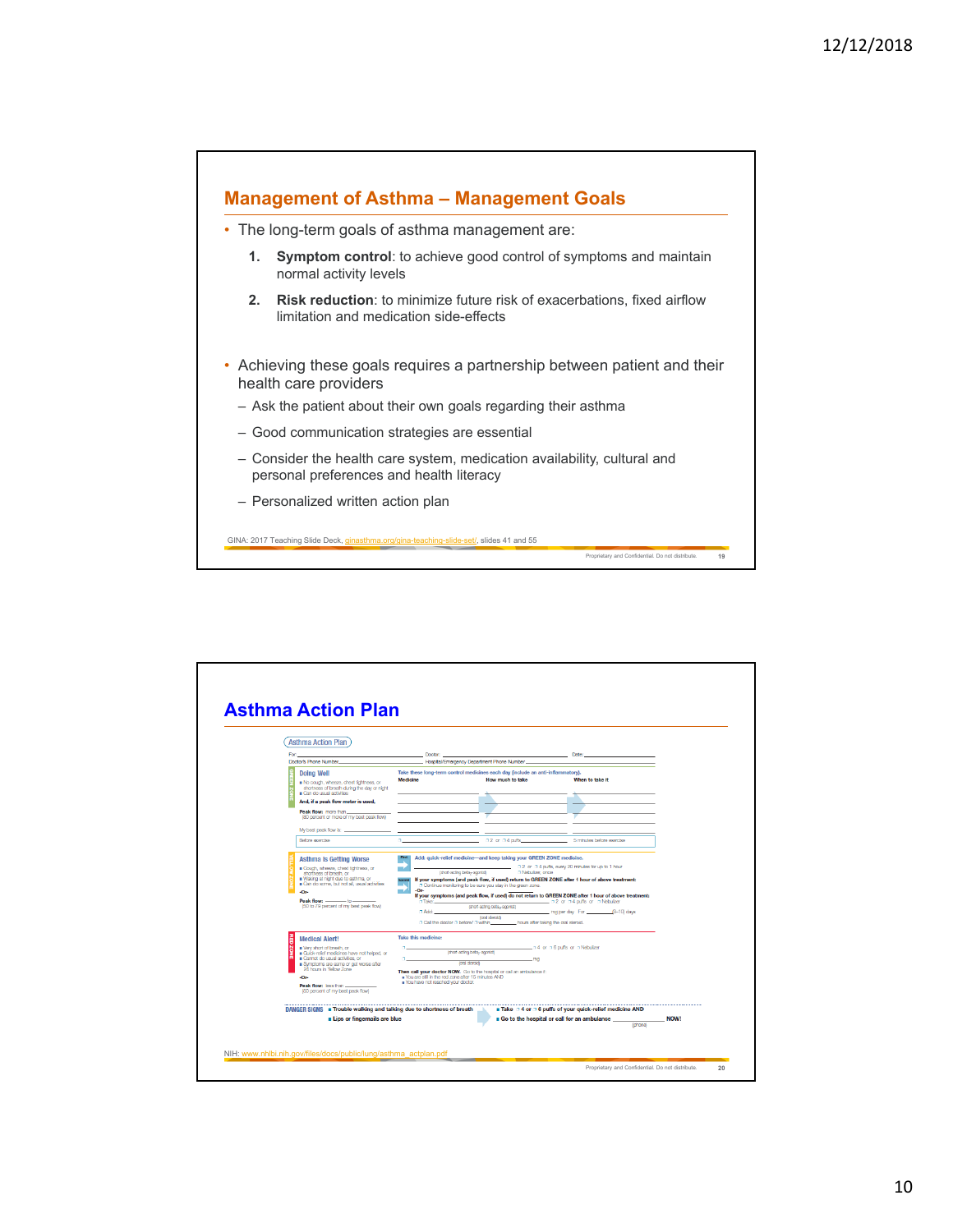

| <b>Reduction of Risk</b>                                                                | <b>Reduction of Triggers</b>                                        |  |  |
|-----------------------------------------------------------------------------------------|---------------------------------------------------------------------|--|--|
| - Definition of "risk"                                                                  | Avoiding known triggers and<br>٠<br>substances that irritate airway |  |  |
| Encompasses the various adverse outcomes<br>associated with asthma and its treatment    |                                                                     |  |  |
|                                                                                         | Elimination of exposure to smoke<br>۰                               |  |  |
| <b>Strategies to Reduce Risk</b>                                                        | in home                                                             |  |  |
| Prevent exacerbations<br>$\bullet$<br>$-$ Reduce the likelihood of future asthma attack | Smoking outdoors is not enough to<br>reduce risk <sup>2</sup>       |  |  |
|                                                                                         |                                                                     |  |  |
| Minimize need for acute care<br>٠                                                       |                                                                     |  |  |
| - (ER visit or hospitalization)                                                         |                                                                     |  |  |
| Compliance with treatment<br>٠                                                          |                                                                     |  |  |
| - Reduction of progressive decline in lung<br>function                                  |                                                                     |  |  |
| Reduce medication side effects<br>٠                                                     |                                                                     |  |  |
| $-$ (minimize adverse effects of therapy) <sup>1</sup>                                  |                                                                     |  |  |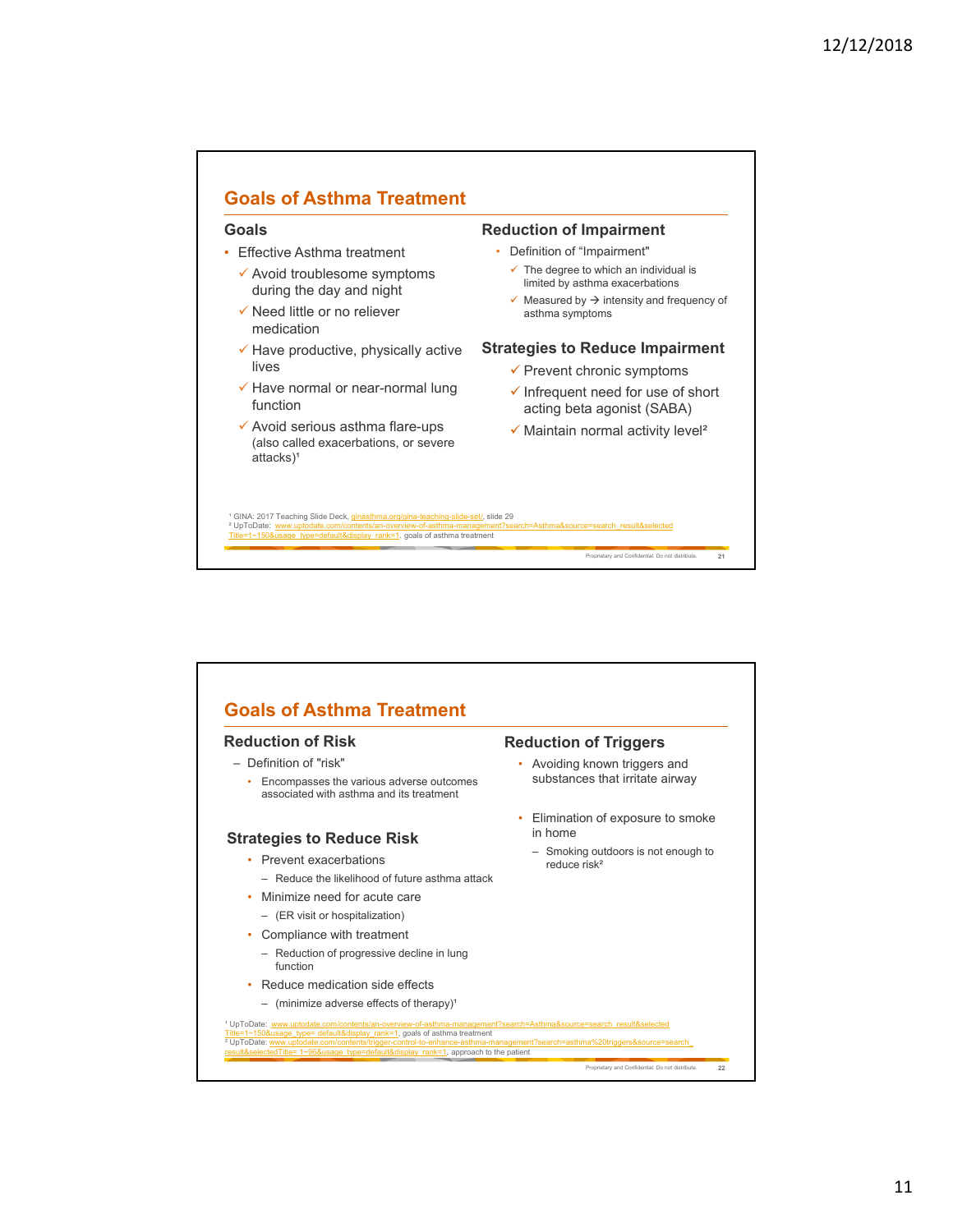

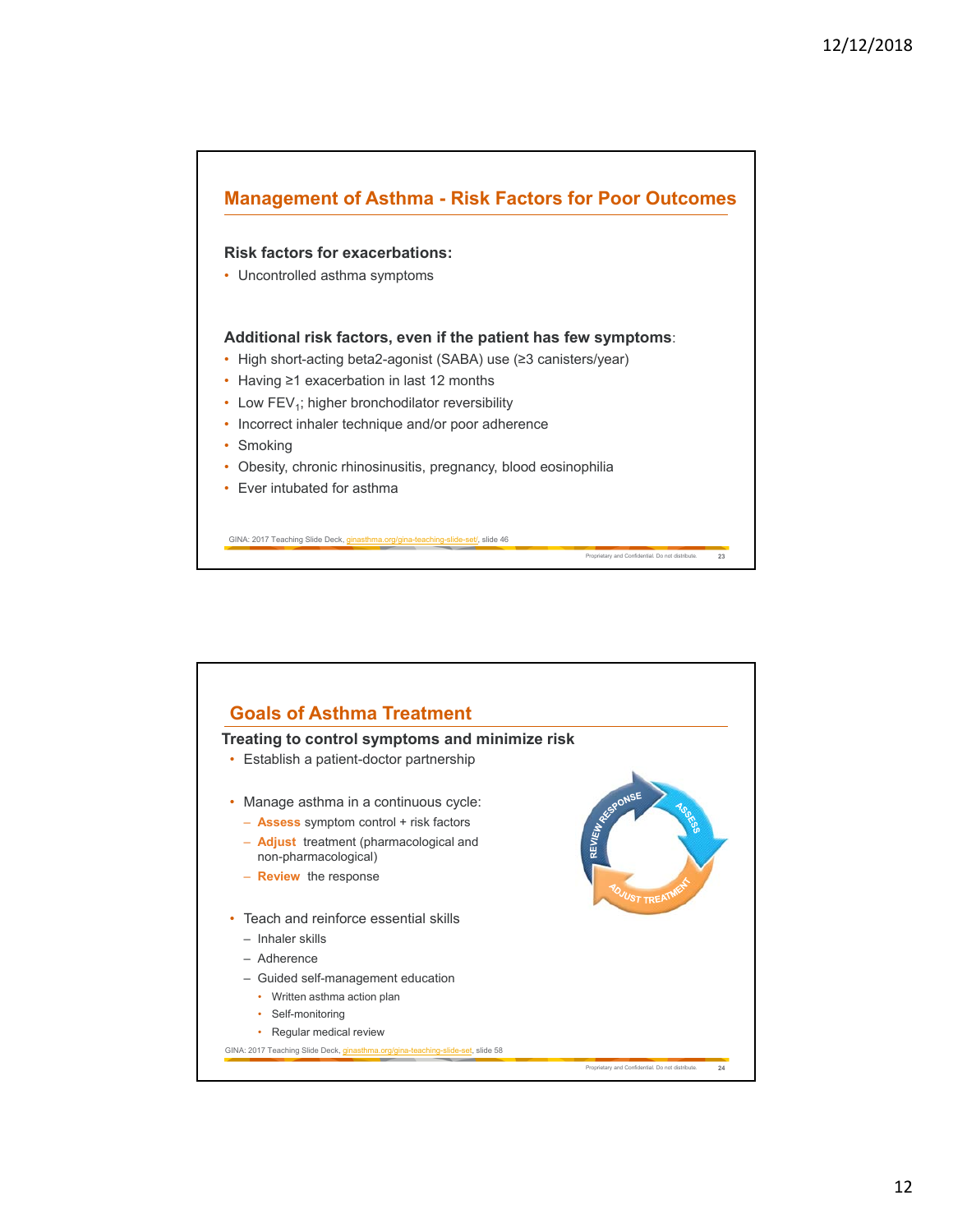

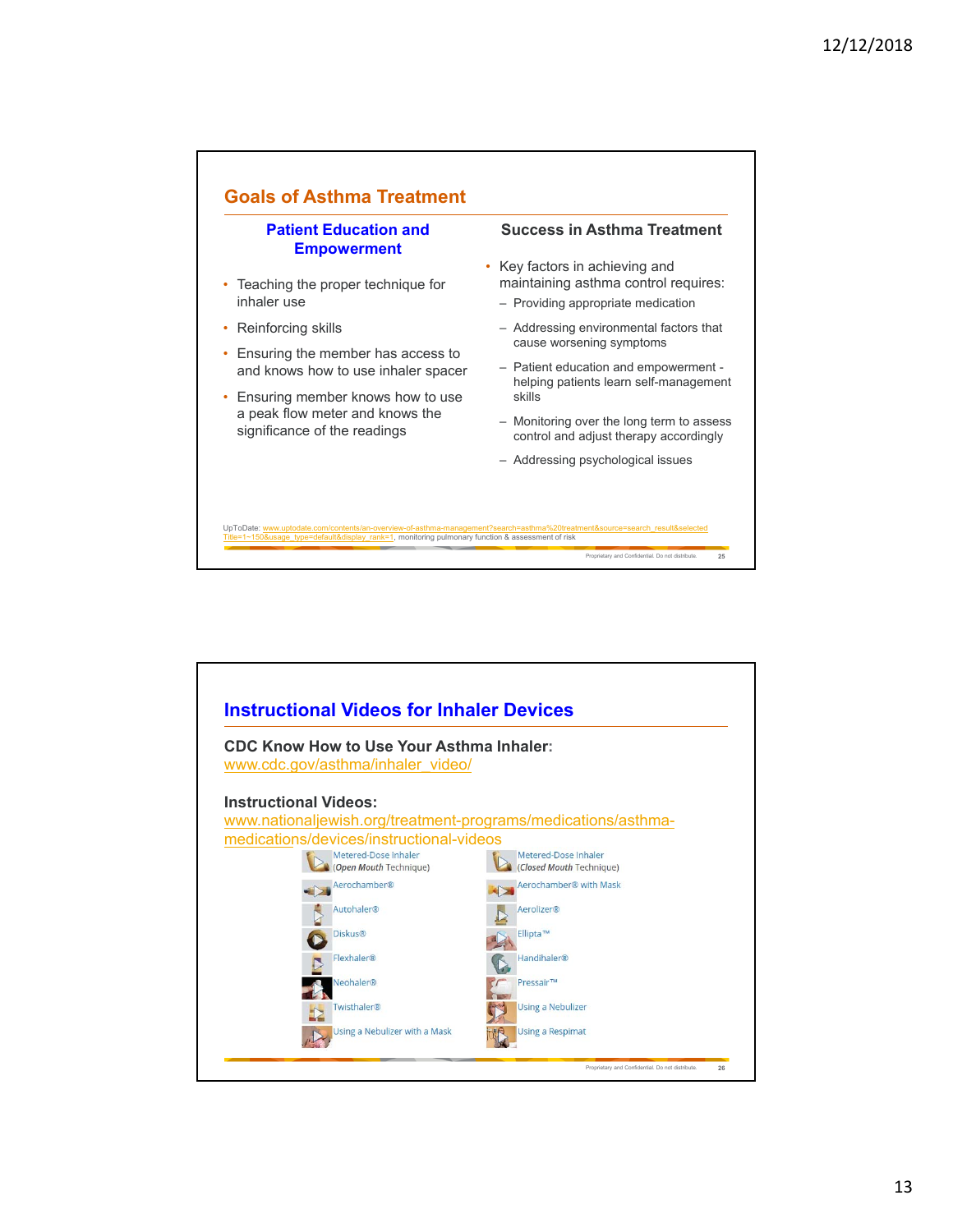

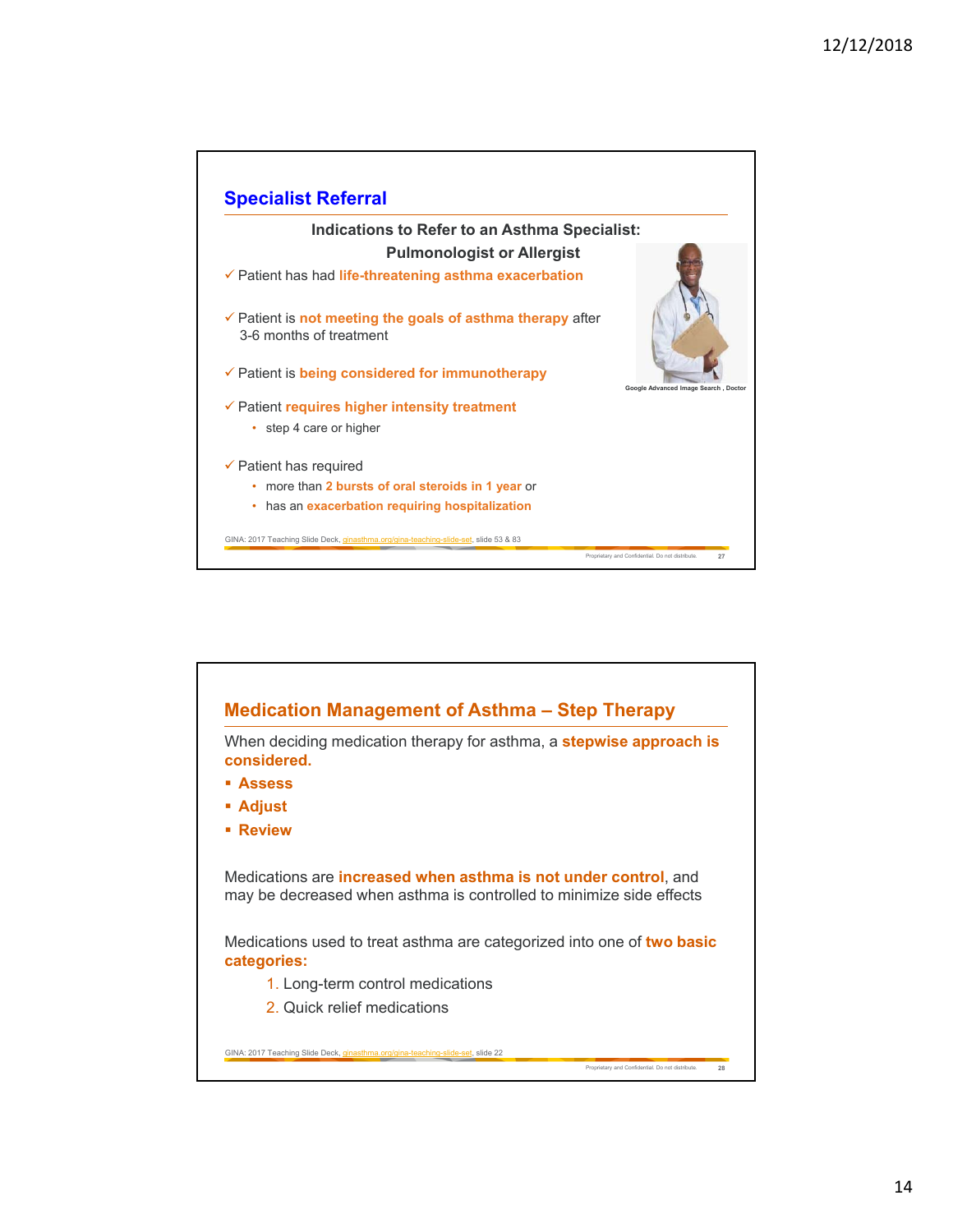| Used to treat acute symptoms                                              |                                                                                                                                                                                   |  |  |  |
|---------------------------------------------------------------------------|-----------------------------------------------------------------------------------------------------------------------------------------------------------------------------------|--|--|--|
| SABA (short acting beta agonist -<br>albuterol, levalbuterol, pirbuterol) | <b>Anticholinergics</b>                                                                                                                                                           |  |  |  |
| Work quickly to alleviate acute asthma symptoms                           | Short acting anticholinergics may be added<br>to SABA in moderate to severe<br>exacerbations. (long acting anticholinergics<br>are also available and will be discussed<br>later) |  |  |  |
| Relaxes the smooth muscles of the airways                                 | Inhibit cholinergic receptors to reduce vagal<br>tone                                                                                                                             |  |  |  |
| Can be used to treat exercise induced<br>bronchospasm                     |                                                                                                                                                                                   |  |  |  |

### **Medication Management of Asthma – Long Term Treatment Medications**

**Long Term Control Medications:** Used to maintain control of persistent asthma. This category includes: corticosteroids, LABAs, cromolyn, immunomodulators and leukotriene modifiers

| Corticosteroids (beclomethasone,<br>budesonide, fluticasone,<br>mometasone)                                                            | LABA (Long Acting Beta Agonist -<br>formoterol, salmeterol) |
|----------------------------------------------------------------------------------------------------------------------------------------|-------------------------------------------------------------|
| Most potent and effective anti-inflammatory                                                                                            | The preferred adjunctive therapy to be<br>combined with ICS |
| Inhaled corticosteroids (ICS) are used for long-term<br>asthma control (beclomethasone, budesonide,<br>fluticasone, mometasone)        | Treatment for moderate to severe asthma                     |
| Administration technique overview                                                                                                      |                                                             |
| Oral corticosteroids are often used in short courses<br>for exacerbations, and long-term in some cases of<br>severe persistent asthma. |                                                             |
| Lexicomp: online.lexi.com/lco/action/home                                                                                              | Proprietary and Confidential. Do not distribute.<br>30      |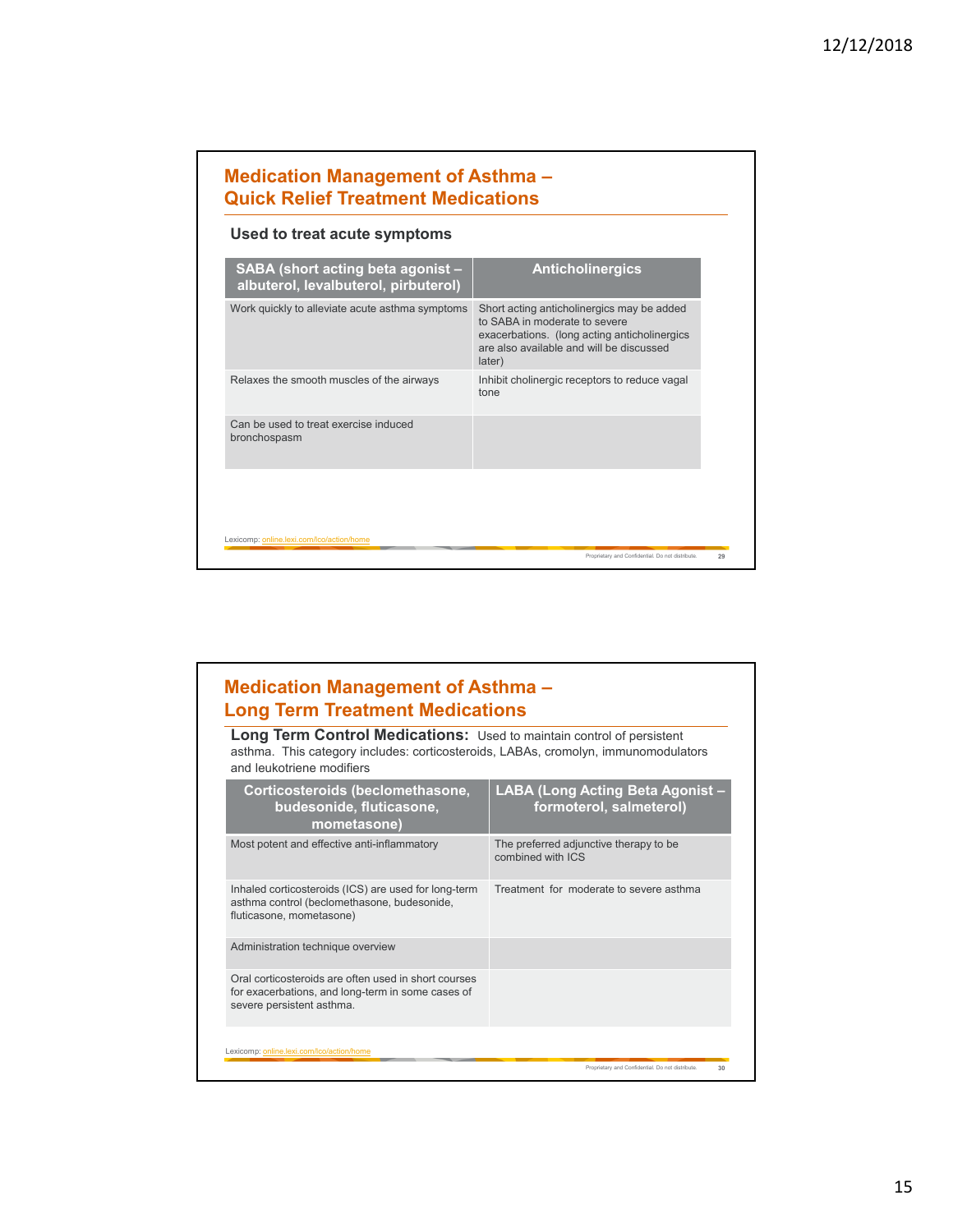## **Medication Management of Asthma – Long Term Treatment Medications**

**Long Term Control Medications:** used to maintain control of persistent asthma. This category includes: corticosteroids, LABAs, cromolyn, immunomodulators, and leukotriene modifiers.

| <b>Cromolyn</b>                                                              | <b>Immunomodulators</b><br>(omalizumab,<br>benralizumab)                                         | <b>Leukotriene</b><br><b>Modifiers</b><br>(montelukast)                                          | <b>Other</b>                                           |
|------------------------------------------------------------------------------|--------------------------------------------------------------------------------------------------|--------------------------------------------------------------------------------------------------|--------------------------------------------------------|
| Alternative for mild<br>persistent asthma, not<br>preferred                  | Used as adjunctive therapy<br>in those >12yr of age who<br>have allergies + persistent<br>asthma | Alternative therapy, for<br>treatment of mild<br>persistent asthma                               | theophylline and<br>tiotropium                         |
| May be used as a<br>preventative for<br>uncontrolled exposure to<br>allergen |                                                                                                  | For those >12 years of<br>age, leukotriene<br>modifiers are not<br>preferred over ICS +<br>I ABA |                                                        |
| Lexicomp: online.lexi.com/lco/action/home                                    |                                                                                                  |                                                                                                  | Proprietary and Confidential. Do not distribute.<br>31 |

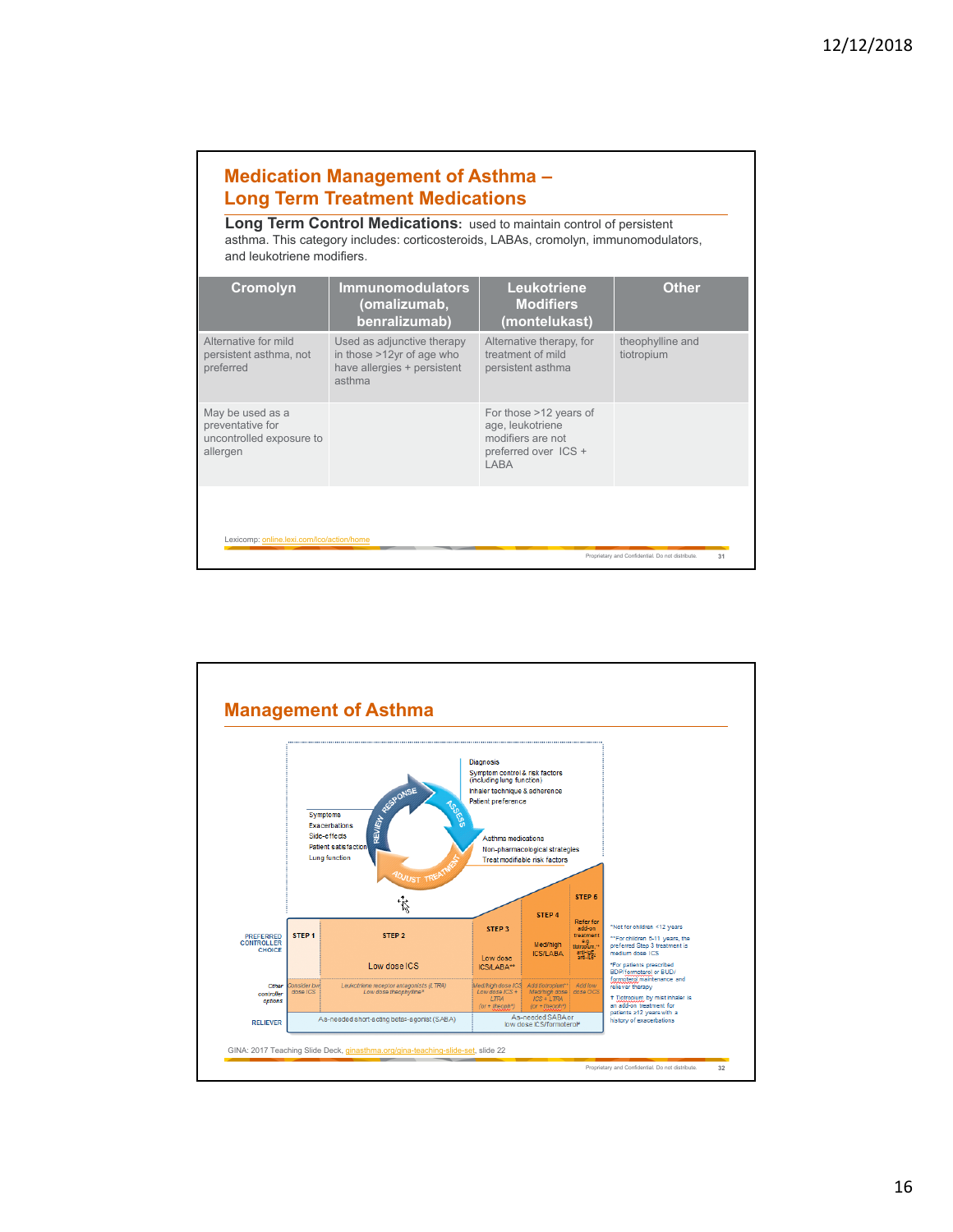

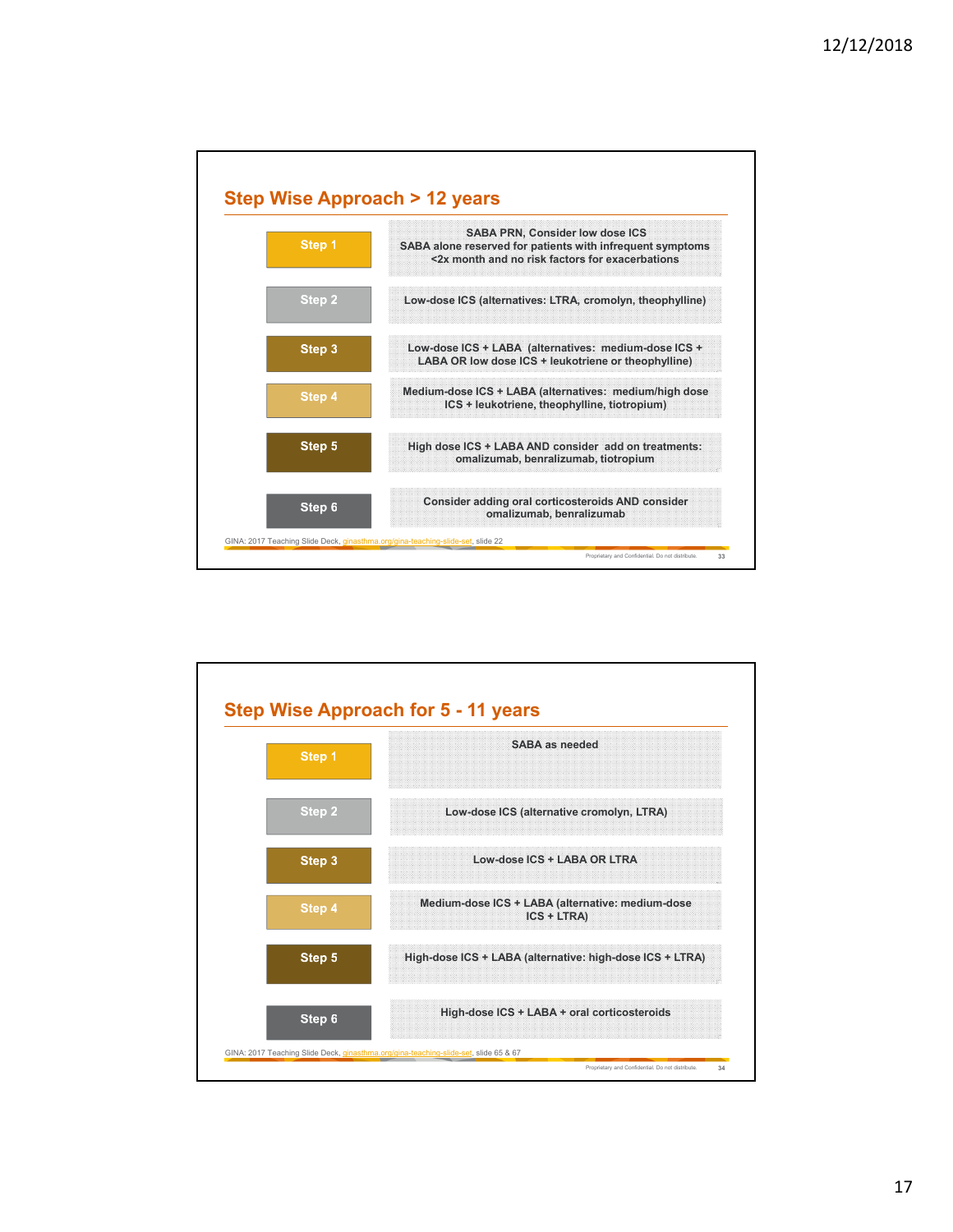

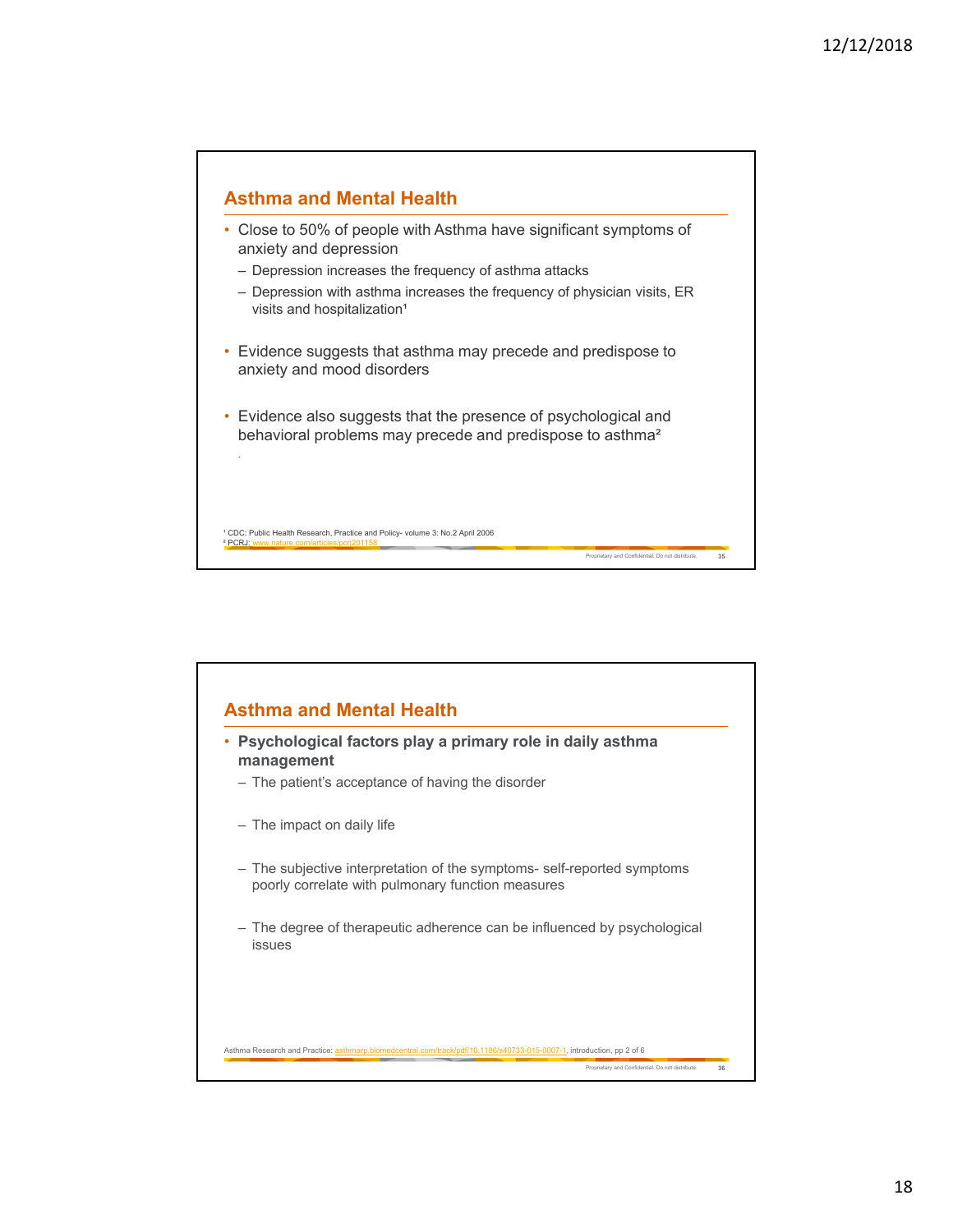

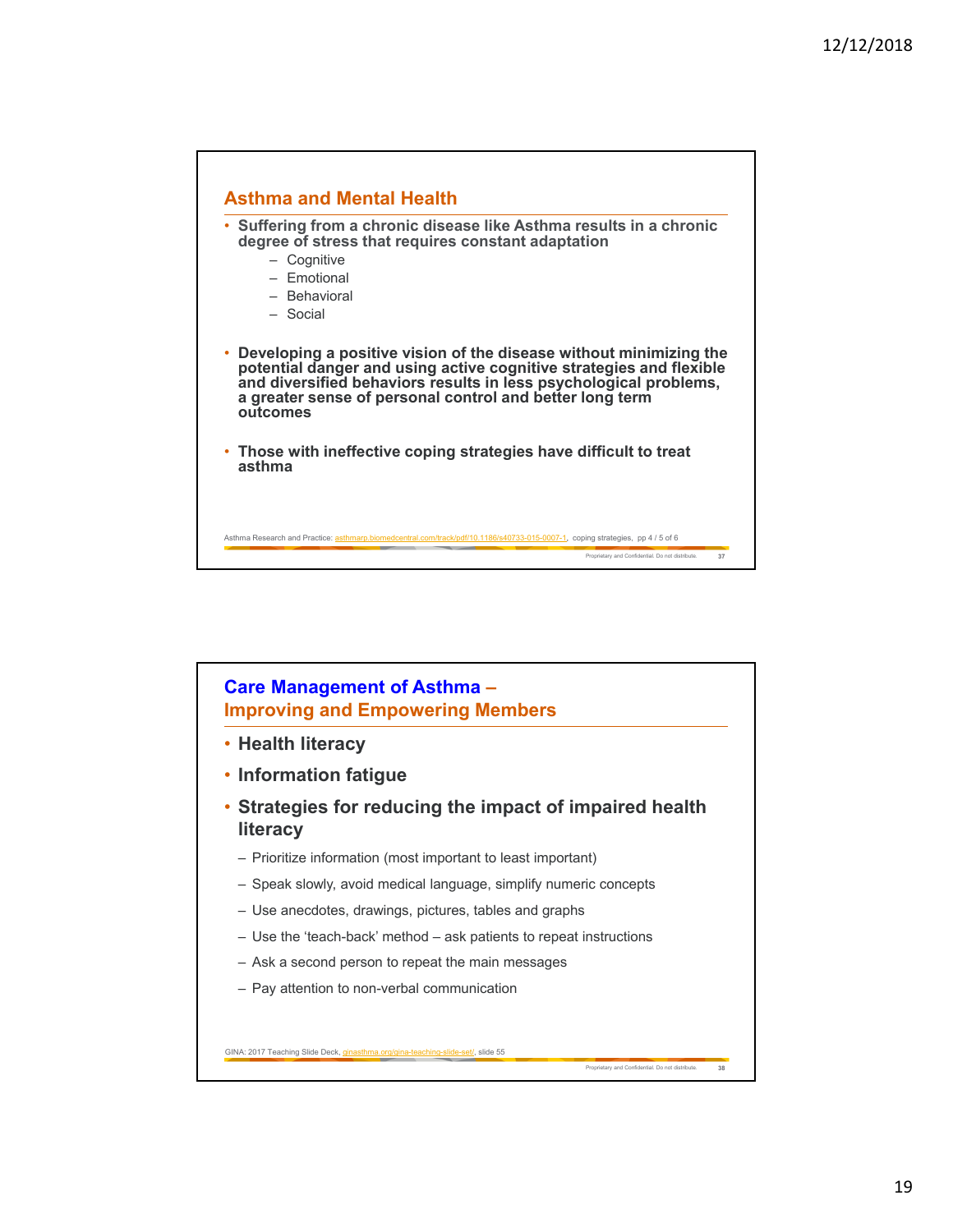

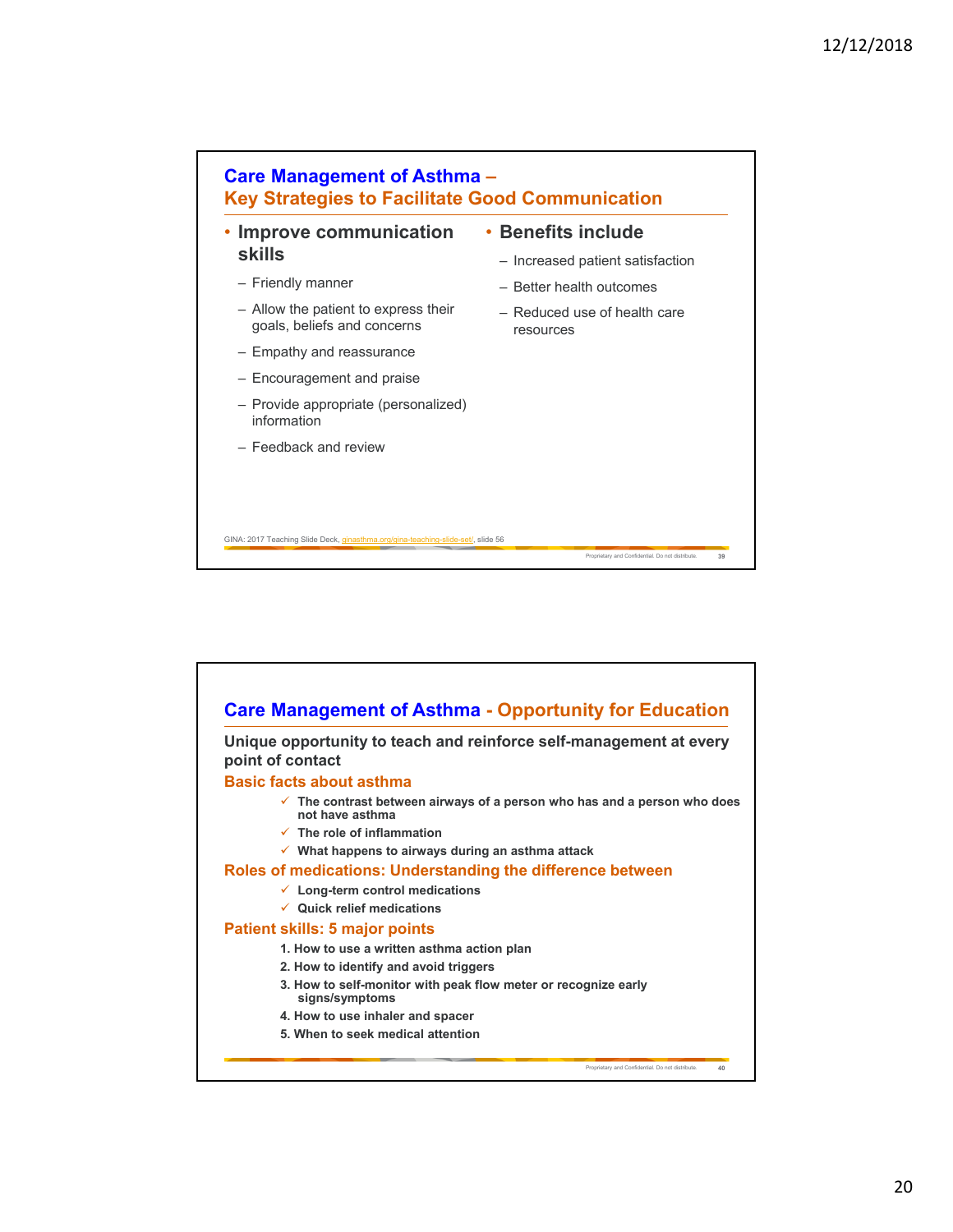

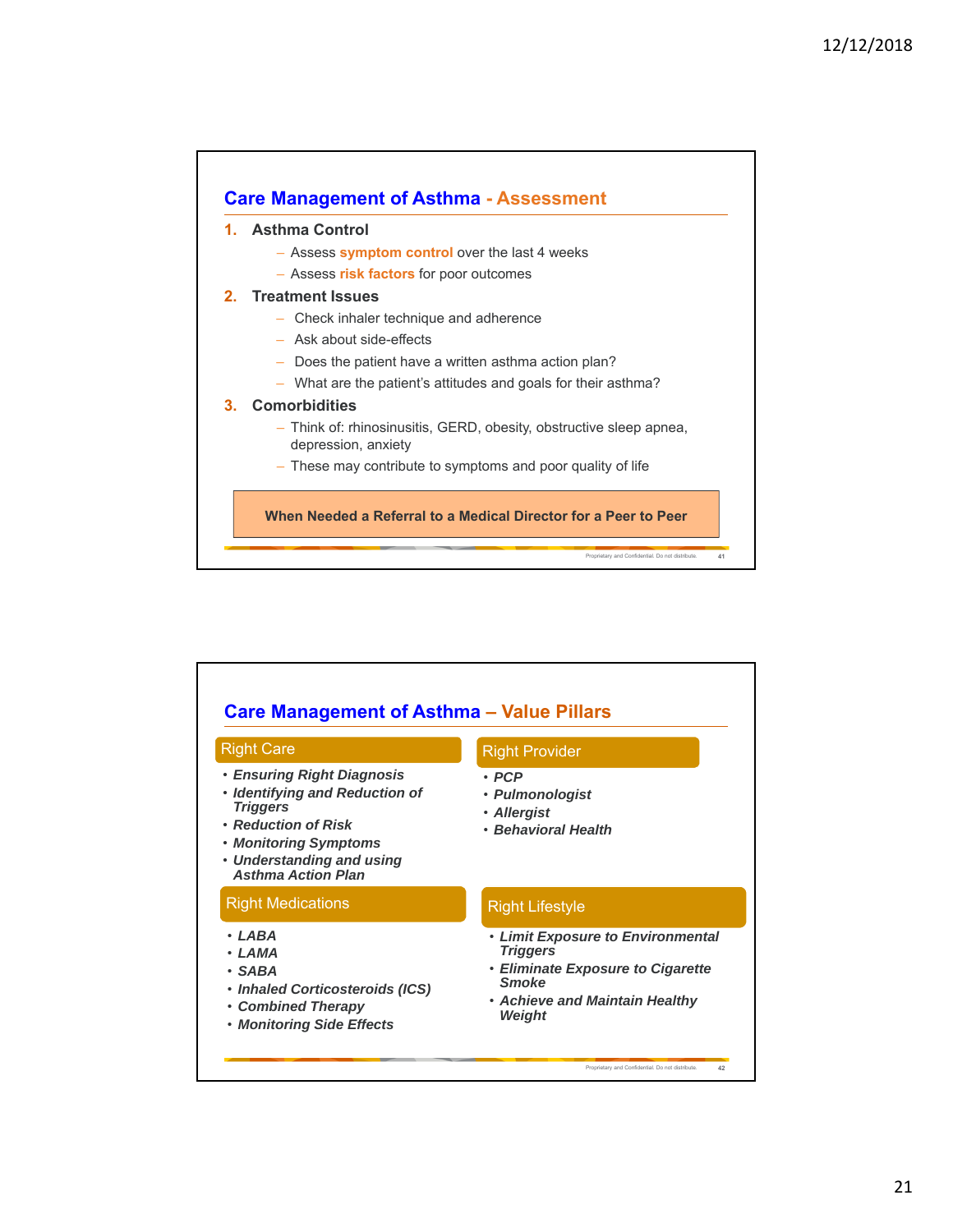

| A. Symptom control                                                                                                                                                                                                                                                                                                         |                                                |                     |                         | Level of asthma symptom control |
|----------------------------------------------------------------------------------------------------------------------------------------------------------------------------------------------------------------------------------------------------------------------------------------------------------------------------|------------------------------------------------|---------------------|-------------------------|---------------------------------|
| In the past 4 weeks, has the child had:                                                                                                                                                                                                                                                                                    |                                                | Well-<br>controlled | Partly<br>controlled    | <b>Uncontrolled</b>             |
| • Daytime asthma symptoms for more than<br>few minutes, more than once/week? Yes□ No□<br>• Any activity limitation due to asthma?<br>(runs/plays less than other children,<br>tires easily during walks/playing)<br>• Reliever needed* more than once a<br>week?<br>• Any night waking or night coughing<br>due to asthma? | Yes□No□<br>Yes□No□<br>Yes <b>❑</b> No <b>❑</b> | None of<br>these    | 1-2 $\alpha$ f<br>these | $3-4$ of<br>these               |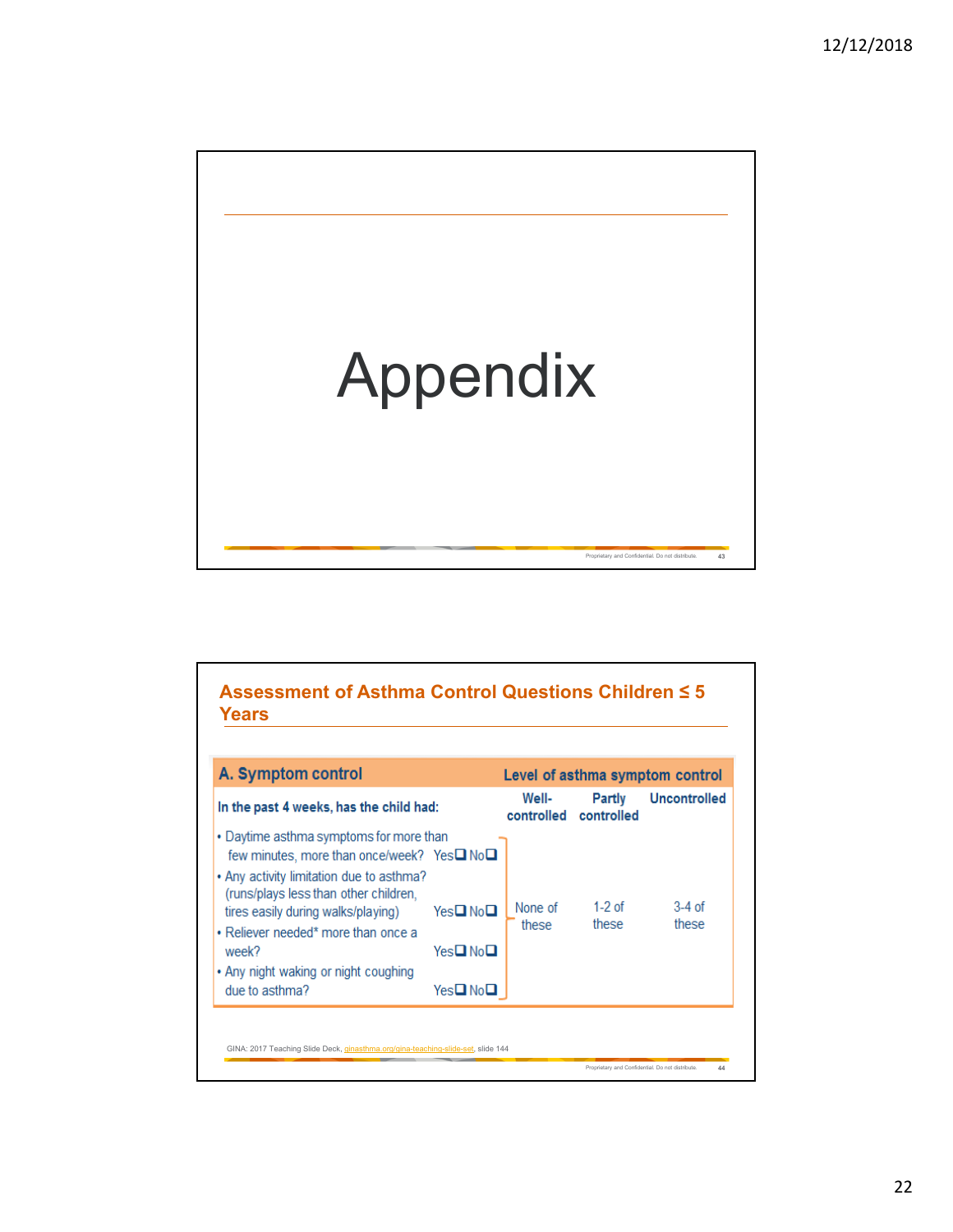|             | Assessing asthma control in children 5 to 11 years of age                        |                                                                                                                                                                                                                                      |                                                         |                                 |  |  |
|-------------|----------------------------------------------------------------------------------|--------------------------------------------------------------------------------------------------------------------------------------------------------------------------------------------------------------------------------------|---------------------------------------------------------|---------------------------------|--|--|
|             | <b>Components of control</b>                                                     | Classification of asthma control (children 5 to 11 years of age)                                                                                                                                                                     |                                                         |                                 |  |  |
|             |                                                                                  | <b>Well controlled</b>                                                                                                                                                                                                               | <b>Not well controlled</b>                              | <b>Very poorly controlled</b>   |  |  |
| Impairment  | <b>Symptoms</b>                                                                  | ≤2 days/week, but not more than<br>once on each day                                                                                                                                                                                  | >2 days/week or multiple times on<br>$\leq$ 2 days/week | Throughout the day              |  |  |
|             | Nighttime awakenings                                                             | $\leq$ 1 time/month                                                                                                                                                                                                                  | ≥2 times/month                                          | ≥2 times/week                   |  |  |
|             | Interference with normal activity                                                | <b>None</b>                                                                                                                                                                                                                          | <b>Some limitation</b>                                  | <b>Extremely limited</b>        |  |  |
|             | Short-acting beta,-agonist use<br>for symptom control (not<br>prevention of EIB) | $\leq$ 2 days/week                                                                                                                                                                                                                   | >2 days/week                                            | Several times per day           |  |  |
|             | Lung function                                                                    |                                                                                                                                                                                                                                      |                                                         |                                 |  |  |
|             | FEV <sub>1</sub> or peak flow                                                    | >80% predicted/personal best                                                                                                                                                                                                         | 60 to 80% predicted/personal best                       | <60% predicted/personal<br>best |  |  |
|             | FEV, /FVC                                                                        | >80%                                                                                                                                                                                                                                 | 75 to 80%                                               | < 75%                           |  |  |
| <b>Risk</b> | <b>Exacerbations requiring oral</b>                                              | 0 to 1/year                                                                                                                                                                                                                          | ≥2/vear (see footnote)                                  |                                 |  |  |
|             | systemic glucocorticoids                                                         | <b>Consider severity and interval since last exacerbation</b>                                                                                                                                                                        |                                                         |                                 |  |  |
|             | Treatment-related adverse effects                                                | Medication side effects can vary in intensity from none to very troublesome and worrisome. The level<br>of intensity does not correlate to specific levels of control but should be considered in the overall<br>assessment of risk. |                                                         |                                 |  |  |

# **Management of Asthma – Components of Control 5 to**